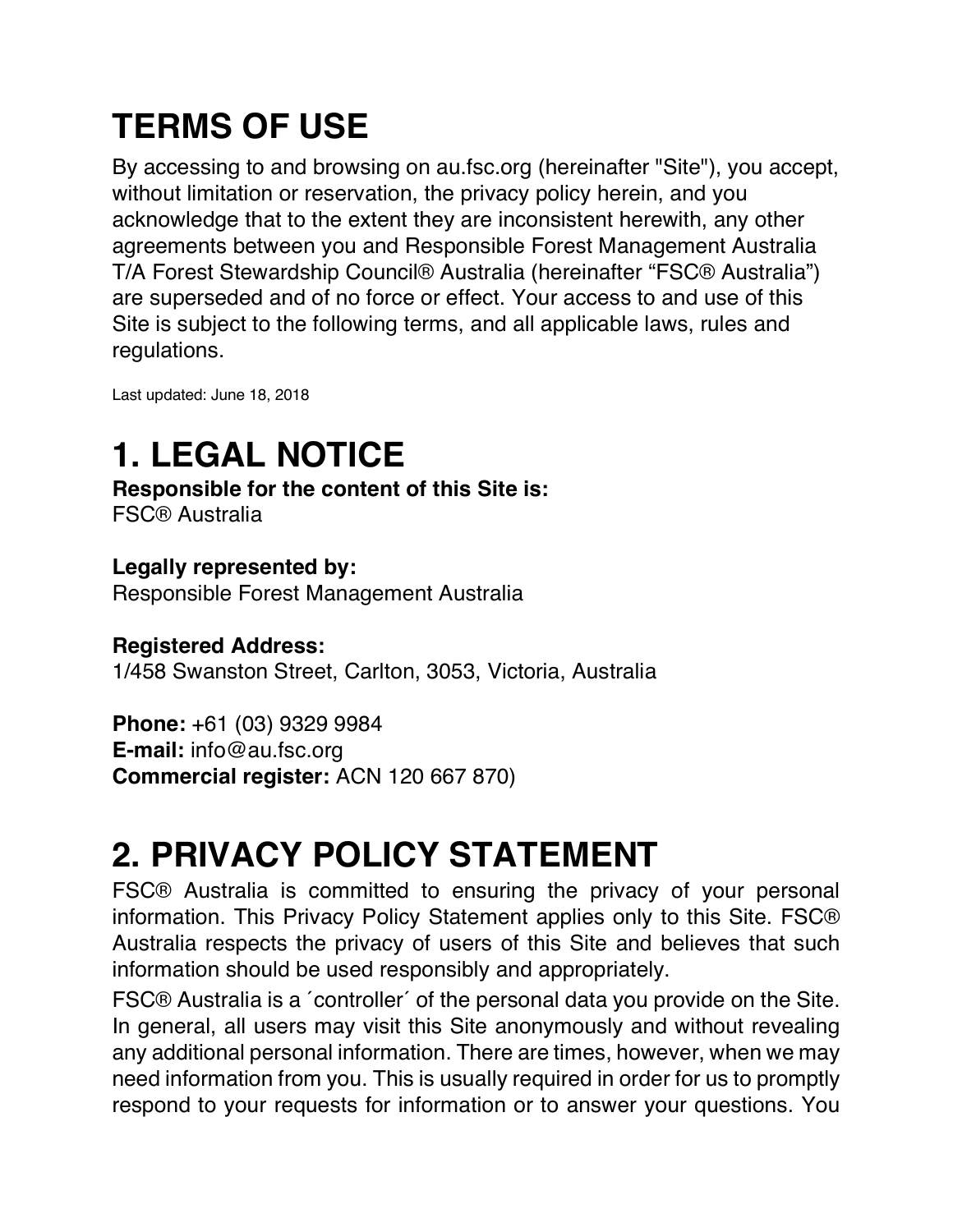might also provide some of personal data directly, if for instance you register on our website, subscribe to our newsletter, apply for membership or register for any event.

## **4.1 Personal Data We Collect**

The data we collect depends on the context of your interactions with us, the choices you make, including your privacy settings, and the features of the website you use. The data we collect can include the following:

- **Name and contact data**. We can collect your first and last name, email address, postal address, phone number, and other similar contact data.
- **Credentials**. We collect occasionally passwords, password hints, and similar security information used for authentication and account access.
- **Demographic data**. Very rarely we collect data about you such as your age, gender, country, and preferred language.
- **Location data**. We can collect data about your imprecise location data, for example, a location derived from your IP address or data that indicates where you are located with less precision, such as at a city or postal code level.

### **4.1.1 Registration on our website**

During the registration on the website, some personal information will be collected, such as name, address or contact details such as telephone number and e-mail address. The registration allows a user to access content and services that are offered only to the registered users. Registered users have the option of changing or deleting the data specified during registration at any time. Upon your request, we provide you with information about the personal data we hold about you. Furthermore, upon your request we rectify or delete your personal data, as far as no statutory storage requirements apply.

#### **4.1.2 Newsletter**

When you sign up to receive our newsletter, the data you provide will be used exclusively for this purpose. Subscribers may also be notified by email about circumstances relevant to the service or registration (such as changes to the newsletter offer or technical conditions).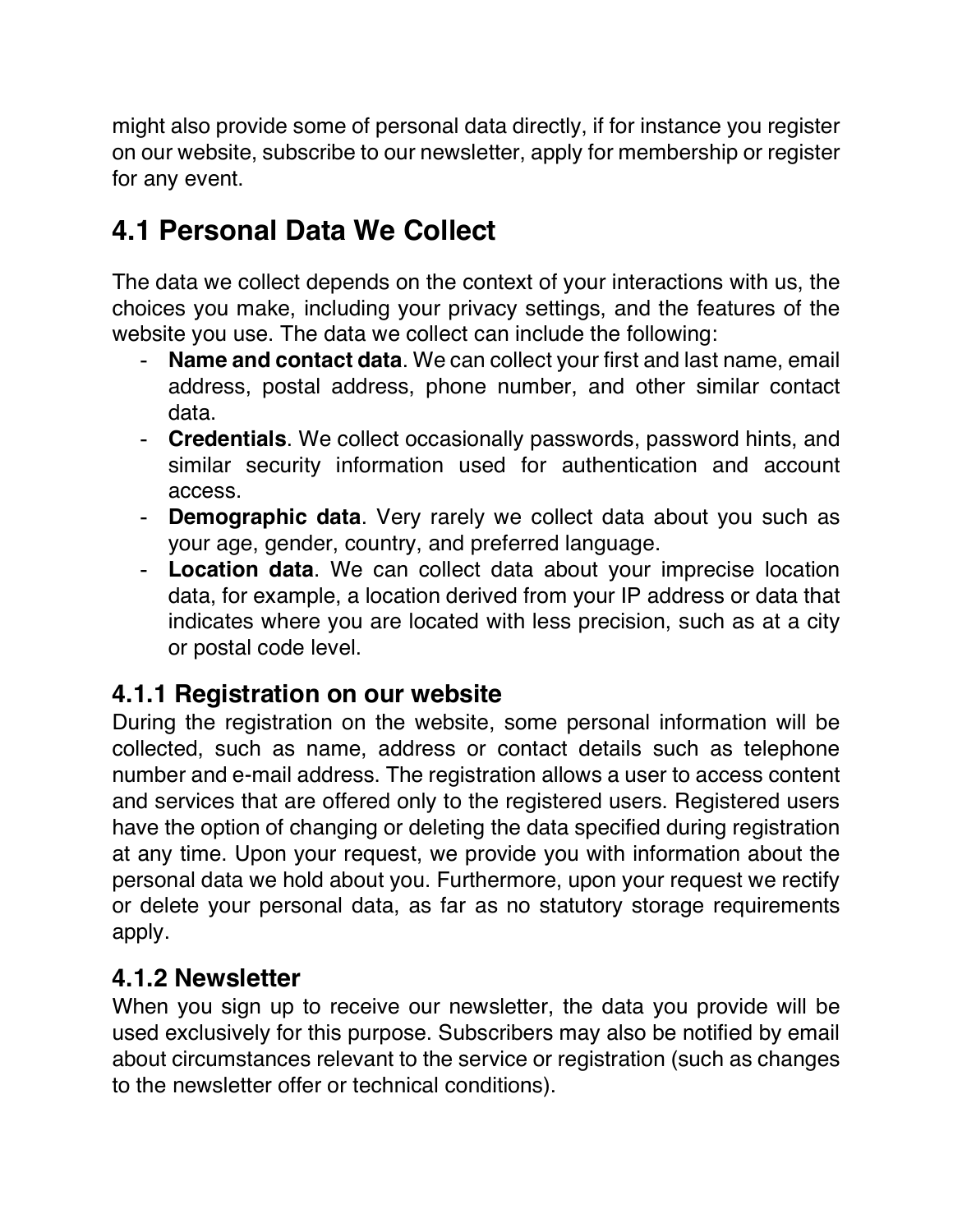For an effective registration we need your name and a valid e-mail address. In order to verify that an application is actually made by the owner of an email address, we use the "double-opt-in" procedure. For this purpose, we store the information about the subscription to the newsletter, the confirmation mail and the receipt of the requested answer. The data will be used exclusively for newsletter distribution and will not be passed on to third parties.

The consent to the storage of your personal data and their use for the newsletter can be revoked at any time, by clicking a corresponding link in the newsletter. You can also withdraw your consent and unsubscribe from this website at any time or provide us with your request via the contact details provided at this page.

## **4.1.3 Use of Google Analytics**

This website uses Google Analytics, a web analytics service provided by Google Inc. ("Google"). Google Analytics uses "cookies", which are text files that are stored on your computer and that allow an analysis of the use of the website by you. The information generated by the cookie about your use of this website is usually transmitted to a Google server in the United States and stored there. On behalf of the operator of this website, Google will use this information to evaluate your use of the website, to compile reports on website activity and to provide other services related to website activity and internet usage to the website operator. The IP address provided by Google Analytics as part of Google Analytics will not be merged with other Google data. You can view our website without cookies. You can refuse the use of cookies by selecting the appropriate settings ("do not accept cookies") on your browser. Please note that if you do this you may not be able to use the full functionality of this website.

### **4.1.4 Social plugins**

Our websites use social plugins of the providers listed below. The plugins can be recognized by the fact that they are marked with the appropriate logo. These plug-ins may be used to send information, which may include personal information, to the service provider and may be used by the service provider. We prevent the unconscious and unwanted collection and transmission of data to the service provider through a 2-click solution. To activate a desired social plugin, it must first be activated by clicking on the corresponding button. Only through this activation of the plugin is the detection of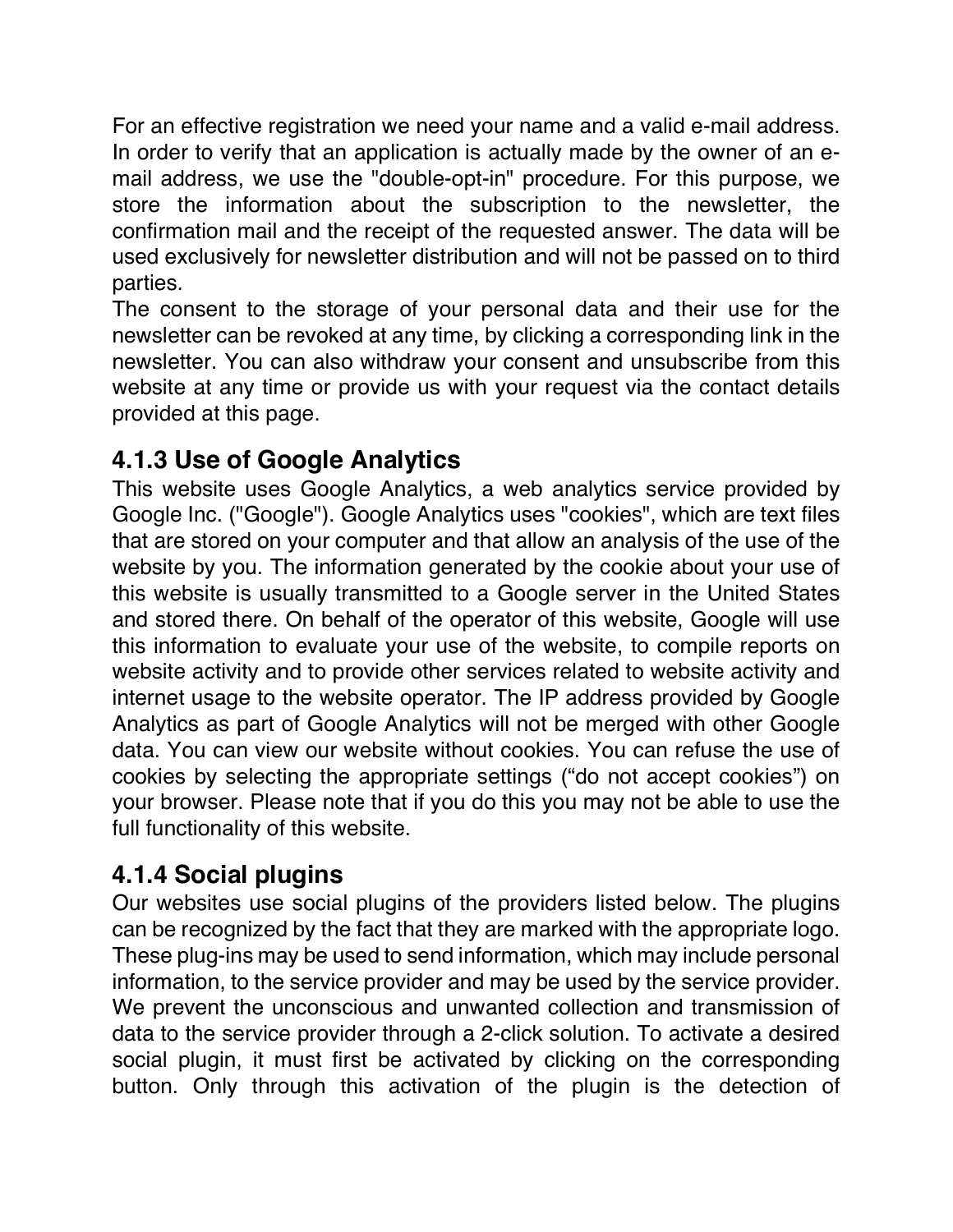information and its transmission to the service provider triggered. We do not collect personally identifiable information by means of social plugins or their use.

We have no control over what data an enabled plugin collects and how it is used by the provider. At present, it must be assumed that a direct connection to the services of the provider will be developed and at least the IP address and device-related information will be collected and used. It is also possible that the service providers try to save cookies on the computer used. Please refer to the privacy policy of the respective service provider to see which specific data is collected here and how it is used. Note: If you are logged in to Facebook at the same time, Facebook may identify you as a visitor to a particular page.

We have integrated the social media buttons of the following companies on our website:

- Facebook Inc. (1601 S. California Ave Palo Alto CA 94304 USA)
- Twitter Inc. (795 Folsom St. Suite 600 San Francisco CA 94107 USA)
- Google Plus / Google Inc. (1600 Amphitheater Parkway Mountain View - CA 94043 – USA)
- Pinterest Inc. (808 Brannan Street, San Francisco, CA 94103)
- LinkedIn (Gardner House, 2 Wilton Pl, Grand Canal Dock, Dublin, Ireland)
- Email plugin

### **4.1.5 Cookies**

Like many other websites, we also use "cookies". Cookies are text files placed on your computer, to help the website analyze how users use the site. This automatically gives us certain data, such as IP address, browser used, operating system from your computer and your connection to the Internet. The information generated by the cookie about your use of the website (including your anonymized IP address) will be transmitted and stored on our servers in France and Germany. FSC® Australia will use this information for the purpose of evaluating your use of the website, compiling reports on website activity and providing other services relating to website activity and internet usage. Unless the law requires so, in no case will the data collected by FSC® Australia be passed on to third parties or a link with personal data will be established without your consent, unless the law requires so.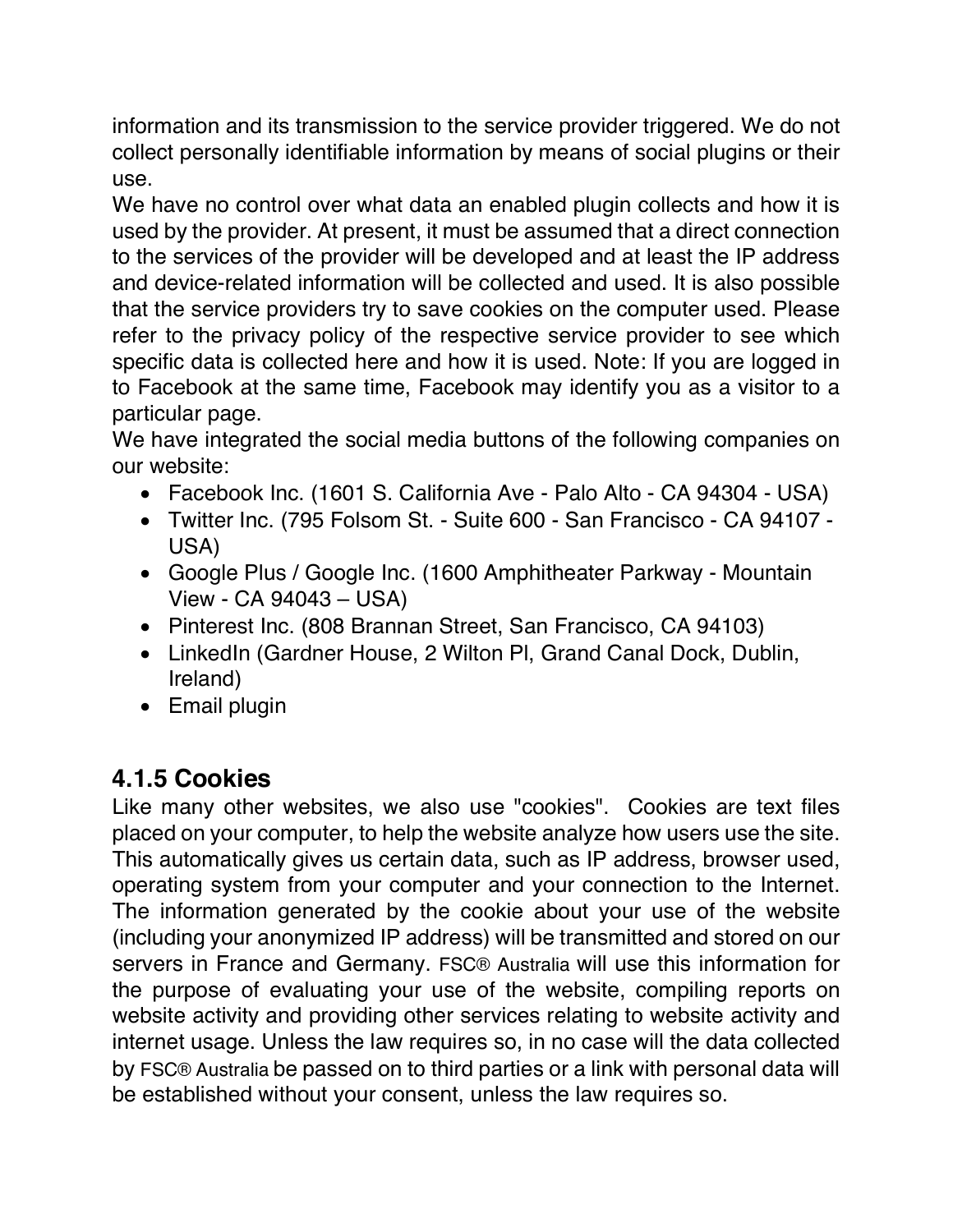You can view our website without cookies. You can refuse the use of cookies by selecting the appropriate settings ("do not accept cookies") on your browser. Please note that if you do this you may not be able to use the full functionality of this website. By using this website, you consent to the processing of data about you by FSC® Australia in the manner and for the purposes set above.

## **4.2 Why we need personal data?**

We need to know your basic personal data in order to provide you with the information and services you request from us. We will not collect any personal data from you that we do not need in order to provide and oversee this service to you.

## **4.3 How we use personal data?**

All the personal data we process is processed by our staff and affiliates, however for the purposes of IT hosting and maintenance this information is located on servers in Strasburg in France and Cologne in Germany.

## **4.4 How long we keep it?**

This would depend on the service you are receiving from us. We may have a legal obligation to retain your data for a number of years. However, as a minimum, we shall keep your data for 5 years following the termination of your business relationship with us. In some cases, we may be legally obliged to keep your data for 10 years. Any information we use for marketing purposes might be kept with us until you notify us that you no longer wish to receive this information.

## **4.5 What are your rights?**

By law, you have 8 fundamental data subject rights:

- 1. The right to be informed
- 2. The right of access
- 3. The right to rectification
- 4. The right to erasure
- 5. The right to restrict processing
- 6. The right to data portability
- 7. The right to object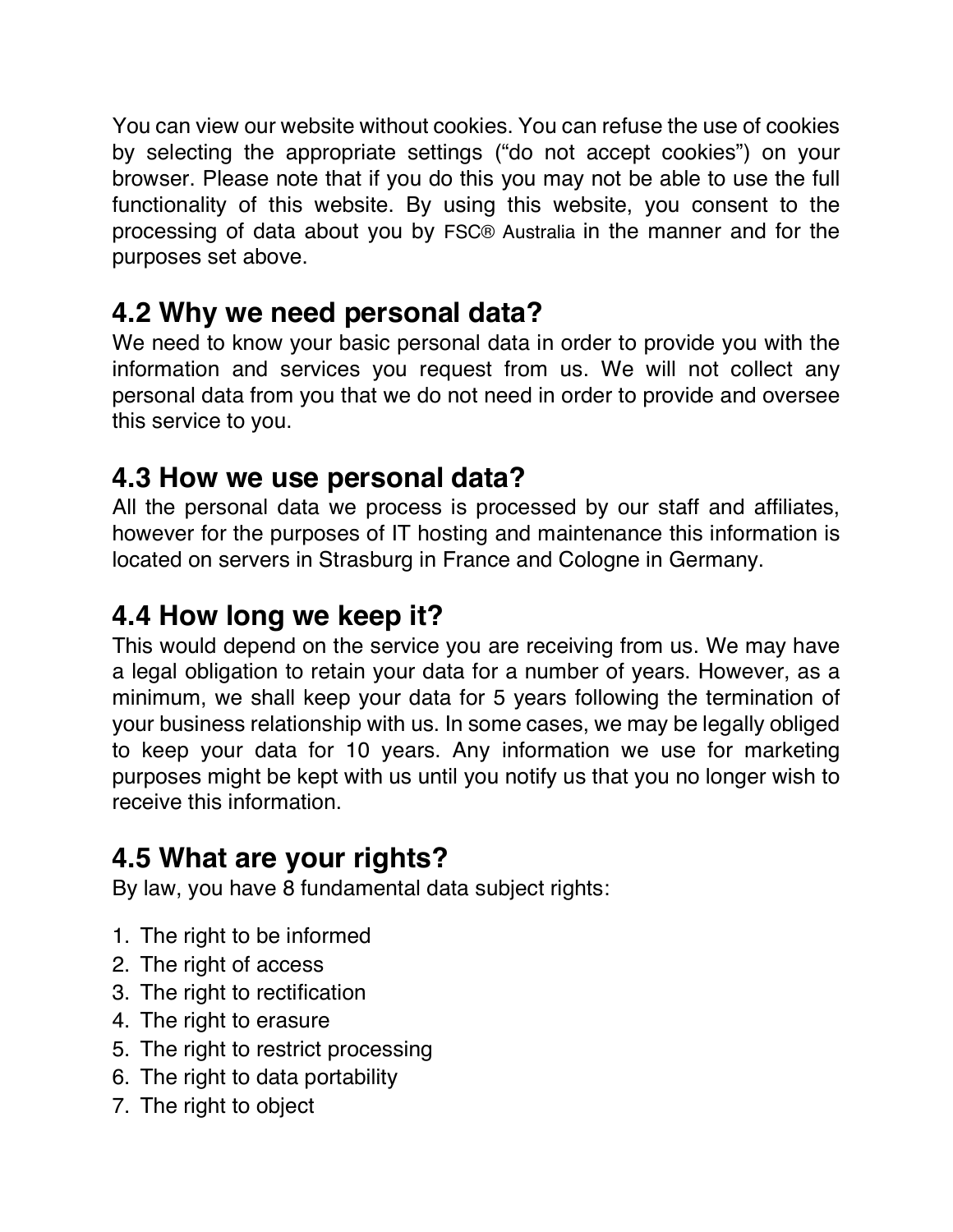8. Rights in relation to automated decision making and profiling.

As a consequence, you can make changes or revoke your consent by notifying us with effect for the future.

## **4.6 You can complain**

If you have a complaint about our use of your information, please contact our responsible contact person in the office directly in the first instance so that we can address your complaint:

- sending us an e-mail (info@au.fsc.org);
- leaving a message on our message bank by calling on 9329 9984, or
- writing to FSC Australia, Level 1 458 Swanston Street Carlton VICTORIA 3053

However, you can also contact the Office of the Australian Information Commissioner (OAIC) via their website:

https://www.oaic.gov.au/individuals/how-do-i-make-a-privacy-complaint You can also write to them at: GPO Box 5218, Sydney NSW 2001

## **4.7 Changes in our privacy policy**

We reserve the right to change this Privacy Policy Statement from time to time to ensure that it complies with current legal requirements or to implement changes to our services in the Privacy Policy Statement, for example, when introducing new services. In this case your further visit will be subject to the new privacy policy.

This Privacy Policy Statement does not extend to anything that is inherent in the operation of the Internet, and beyond the control of FSC® Australia and is not to be applied in any manner contrary to applicable laws, rules or regulations.

# **5. DATA SUBJECT REQUEST FORM**

FSC® Australia has produced a subject access request form, which you might use to send FSC® Australia a request. The use of the standard form is not compulsory, however this form can make it easier for you to recognize your subject rights and to include all the details you might need to locate the information you want. You can find the request form here.